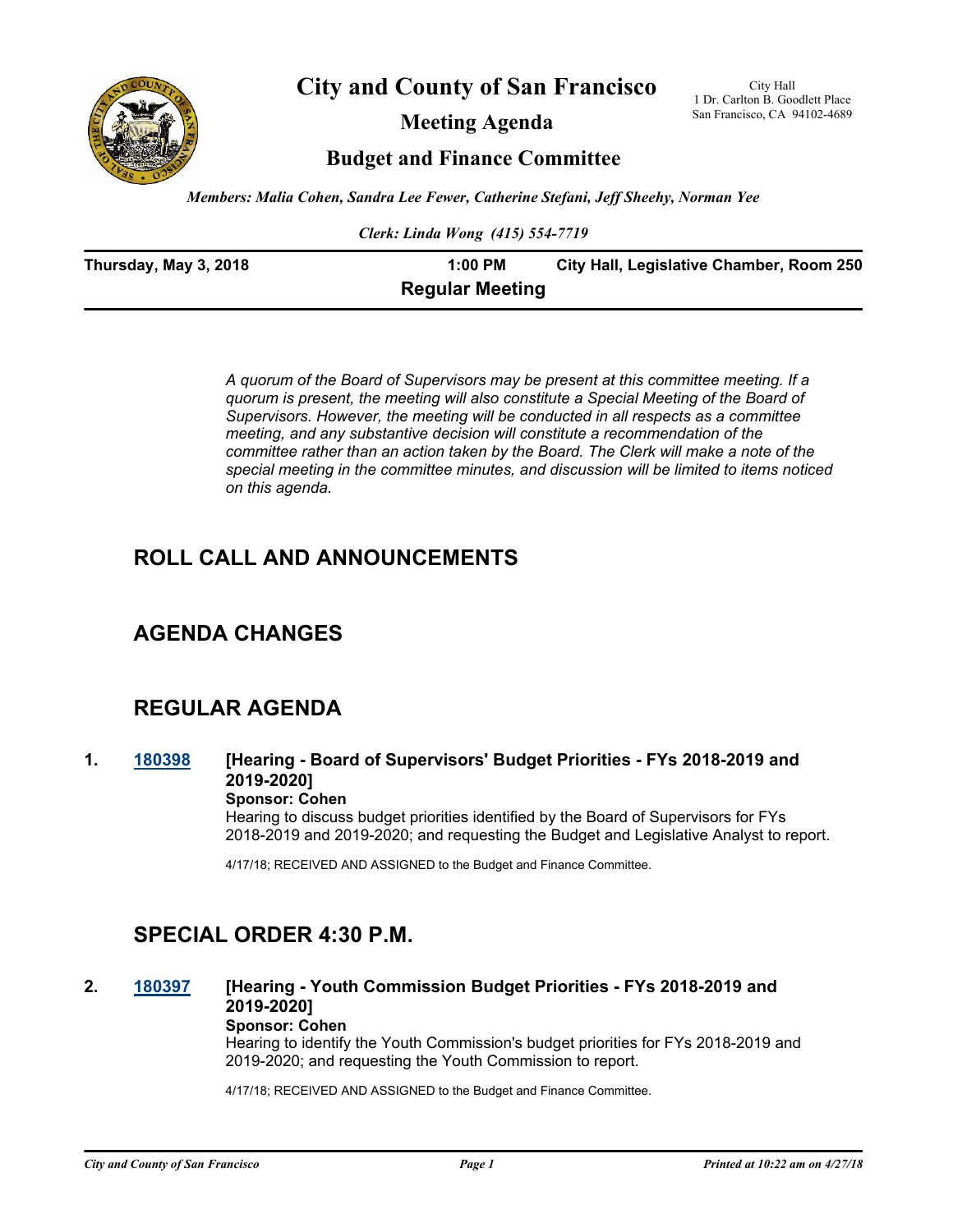## **ADJOURNMENT**

# **LEGISLATION UNDER THE 30-DAY RULE**

*NOTE: The following legislation will not be considered at this meeting. Board Rule 3.22 provides that when an Ordinance or Resolution is introduced which would CREATE OR REVISE MAJOR CITY POLICY, the Committee to which the legislation is assigned shall not consider the legislation until at least thirty days after the date of introduction. The provisions of this rule shall not apply to the routine operations of the departments of the City or when a legal time limit controls the hearing timing. In general, the rule shall not apply to hearings to consider subject matter when no legislation has been presented, nor shall the rule apply to resolutions which simply URGE action to be taken.*

*There is no legislation pending in this committee under the 30-day Rule.*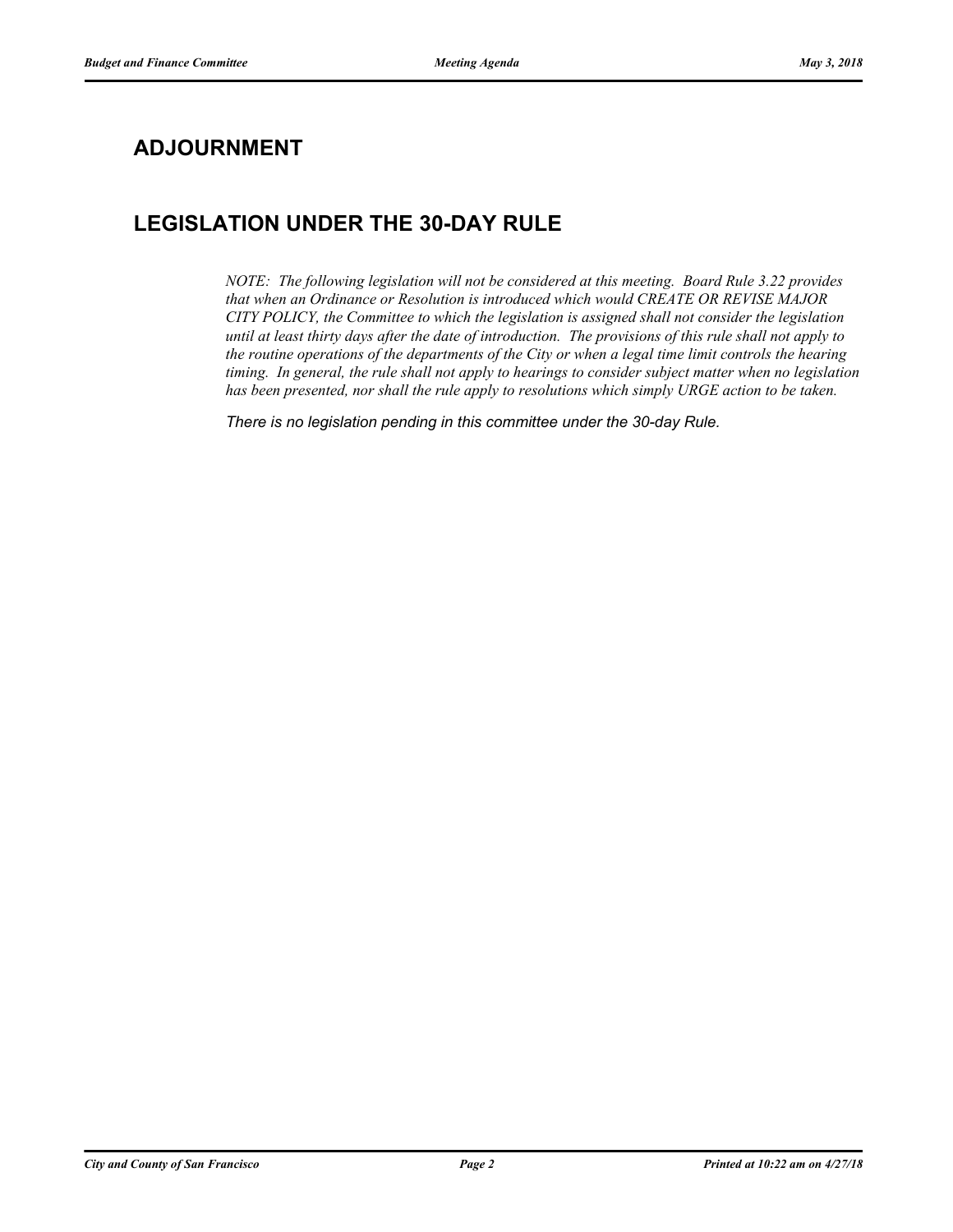#### **Agenda Item Information**

Each item on the Consent or Regular agenda may include the following documents:

1) Legislation, 2) Budget and Legislative Analyst report,

3) Department or Agency cover letter and/or report, 4) Public correspondence

Items will be available for review at City Hall, 1 Dr. Carlton B. Goodlett Place, Room 244, Reception Desk.

#### **Meeting Procedures**

The Board of Supervisors is the legislative body of the City and County of San Francisco. The Board has several standing committees where ordinances and resolutions are the subject of hearings at which members of the public are urged to testify. The full Board does not hold a second public hearing on measures which have been heard in committee.

Board procedures do not permit: 1) persons in the audience to vocally express support or opposition to statements by Supervisors or by other persons testifying; 2) ringing and use of cell phones, pagers, and similar sound-producing electronic devices; 3) bringing in or displaying signs in the meeting room; and 4) standing in the meeting room.

Each member of the public will be allotted the same maximum number of minutes to speak as set by the President or Chair at the beginning of each item or public comment, excluding City representatives, except that public speakers using interpretation assistance will be allowed to testify for twice the amount of the public testimony time limit. If simultaneous interpretation services are used, speakers will be governed by the public testimony time limit applied to speakers not requesting interpretation assistance. Members of the public who want a document placed on the overhead for display should clearly state such and subsequently remove the document when they want the screen to return to live coverage of the meeting.

IMPORTANT INFORMATION: The public is encouraged to testify at Committee meetings. Persons unable to attend the meeting may submit to the City, by the time the proceedings begin, written comments regarding the agenda items. These comments will be made a part of the official public record and shall be brought to the attention of the Board of Supervisors. Written communications should be submitted to the Clerk of the Board or Clerk of the Committee: 1 Dr. Carlton B. Goodlett Place, Room 244, San Francisco, CA 94102. Communications not received prior to the hearing may be delivered to the Clerk of the Board or Clerk of the Committee at the hearing and you are encouraged to bring enough copies for distribution to all of its members.

LAPTOP COMPUTER FOR PRESENTATIONS: Contact City Hall Media Services at (415) 554-7490 to coordinate the use of the laptop computer for presentations. Presenters should arrive 30 minutes prior to the meeting to test their presentations on the computer.

COPYRIGHT: System content that is broadcasted live during public proceedings is secured by High-bandwidth Digital Content Protection (HDCP), which prevents copyrighted or encrypted content from being displayed or transmitted through unauthorized devices. Members of the public who utilize chamber digital, audio and visual technology may not display copyrighted or encrypted content during public proceedings.

AGENDA PACKET: Available for review in the Office of the Clerk of the Board, City Hall, 1 Dr.Carlton B Goodlett Place, Room 244, or on the internet at http://www.sfbos.org/meetings. Meetings are cablecast on SFGovTV, the Government Channel 26. For DVD copies and scheduling call (415) 554-4188.

LANGUAGE INTERPRETERS: Requests must be received at least 48 hours in advance of the meeting to help ensure availability. Contact Peggy Nevin at (415) 554-5184. AVISO EN ESPAÑOL: La solicitud para un traductor debe recibirse antes de mediodía de el viernes anterior a la reunion. Llame a Peggy Nevin at (415) 554-5184. Paunawa: Ang mga kahilingan ay kailangang matanggap sa loob ng 48 oras bago mag miting upang matiyak na matutugunan ang mga hiling. Mangyaring tumawag ka sa (415) 554-5184.